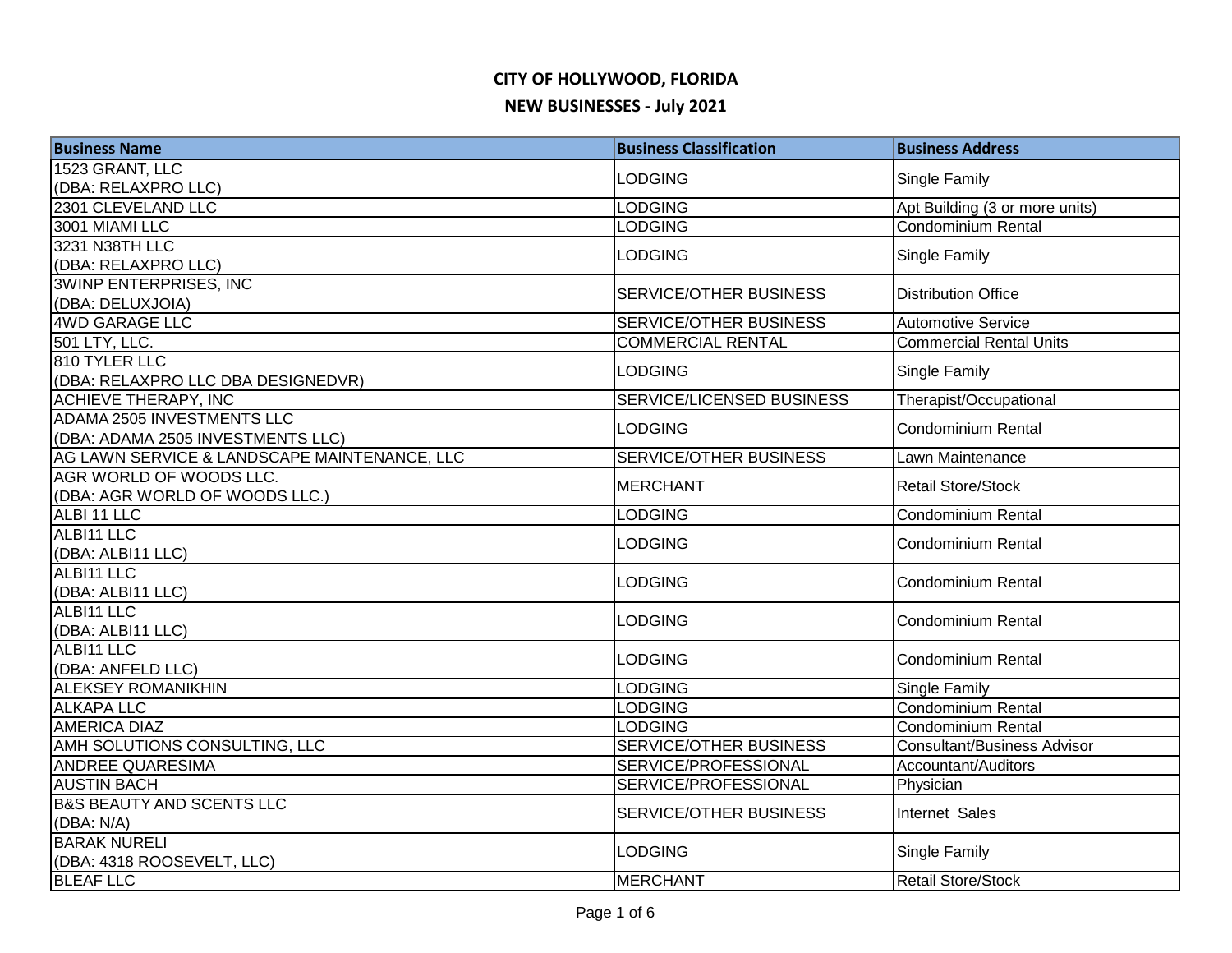# **CITY OF HOLLYWOOD, FLORIDA**

#### **NEW BUSINESSES - July 2021**

| <b>Business Name</b>                                         | <b>Business Classification</b>   | <b>Business Address</b>                                |
|--------------------------------------------------------------|----------------------------------|--------------------------------------------------------|
| <b>BLUE LIGHT, LLC</b>                                       | <b>LODGING</b>                   | Condominium Rental                                     |
| <b>BOOZE IN BUNDTS LLC</b>                                   | <b>MERCHANT</b>                  | <b>Bakery</b>                                          |
| (DBA: BOOZE IN BUNDTS LLC)                                   |                                  |                                                        |
| <b>BOSS SALON AND SERVICES LLC</b>                           | SERVICE/OTHER BUSINESS           | <b>Artist</b>                                          |
| <b>BRIMAQ, INC</b>                                           | <b>LODGING</b>                   | <b>Condominium Rental</b>                              |
| (DBA: BRIMAQ, INC)                                           |                                  |                                                        |
| <b>CASH CLOUD INC.</b>                                       | <b>VENDING MACHINES</b>          | <b>Vending Machines</b>                                |
| (DBA: COIN CLOUD)                                            |                                  |                                                        |
| <b>CASH CLOUD, INC</b>                                       | <b>VENDING MACHINES</b>          | <b>Vending Machines</b>                                |
| (DBA: COIN CLOUD)                                            |                                  |                                                        |
| <b>CASH CLOUD, INC</b>                                       | <b>VENDING MACHINES</b>          | <b>Vending Machines</b>                                |
| (DBA: COIN CLOUD)                                            |                                  |                                                        |
| CASH CLOUD, INC.                                             | <b>VENDING MACHINES</b>          | <b>Vending Machines</b>                                |
| (DBA: COIN CLOUD)                                            |                                  |                                                        |
| <b>CHANA EICHSTEIN</b>                                       | <b>LODGING</b>                   | Single Family                                          |
| (DBA: CROWN CASA, LLC)                                       |                                  |                                                        |
| <b>CHASSEN GROUP LLC</b>                                     | <b>LODGING</b>                   | Single Family                                          |
| (DBA: CHASSEN GROUP LLC)                                     |                                  |                                                        |
| <b>CHELSEA LONGSWORTH</b>                                    | SERVICE/OTHER BUSINESS           | Artist                                                 |
| <b>CLARA SUSANA COHN</b>                                     | <b>LODGING</b>                   | Single Family                                          |
| (DBA: RELAXPRO, LLC)                                         |                                  |                                                        |
| CLEAN LIKE YOU MEAN IT, LLC                                  | <b>LODGING</b>                   | <b>Duplex</b>                                          |
| (DBA: CLEAN LIKE YOU MEAN IT LLC)<br><b>COLIBRI INV CORP</b> |                                  |                                                        |
|                                                              | <b>LODGING</b>                   | <b>Condominium Rental</b>                              |
| (DBA: COLIBRI INV CORP)<br><b>DAGUMI INTERNATIONAL CORP</b>  |                                  |                                                        |
| <b>DAGUMI INTERNATIONAL CORP</b>                             | <b>LODGING</b><br><b>LODGING</b> | <b>Condominium Rental</b><br><b>Condominium Rental</b> |
| <b>DAVID SPIVAK</b>                                          |                                  |                                                        |
| (DBA: FLORIDA BEST REALTY)                                   | <b>LODGING</b>                   | Single Family                                          |
| <b>DAYAN HERRERA</b>                                         | <b>LODGING</b>                   | Single Family                                          |
| DMRW, LLC                                                    | <b>LODGING</b>                   | <b>Triplex</b>                                         |
| <b>DONALD HEIMSTAEDT</b>                                     | <b>LODGING</b>                   | <b>Condominium Rental</b>                              |
| DS SERVICES OF AMERICA, INC                                  |                                  |                                                        |
| (DBA: PRIMO WATER NORTH AMERICA)                             | <b>VENDING MACHINES</b>          | <b>Vending Machines</b>                                |
| <b>EASTERN SHORES HOUSE LLC</b>                              |                                  |                                                        |
| (DBA: EASTERN SHORES HOUSE LLC)                              | <b>LODGING</b>                   | Single Family                                          |
| <b>ELTA PROPERTIES LLC</b>                                   |                                  |                                                        |
| (DBA: METROPOLITAN PROPERTY GROUP FL LLC)                    | <b>LODGING</b>                   | Apt Building (3 or more units)                         |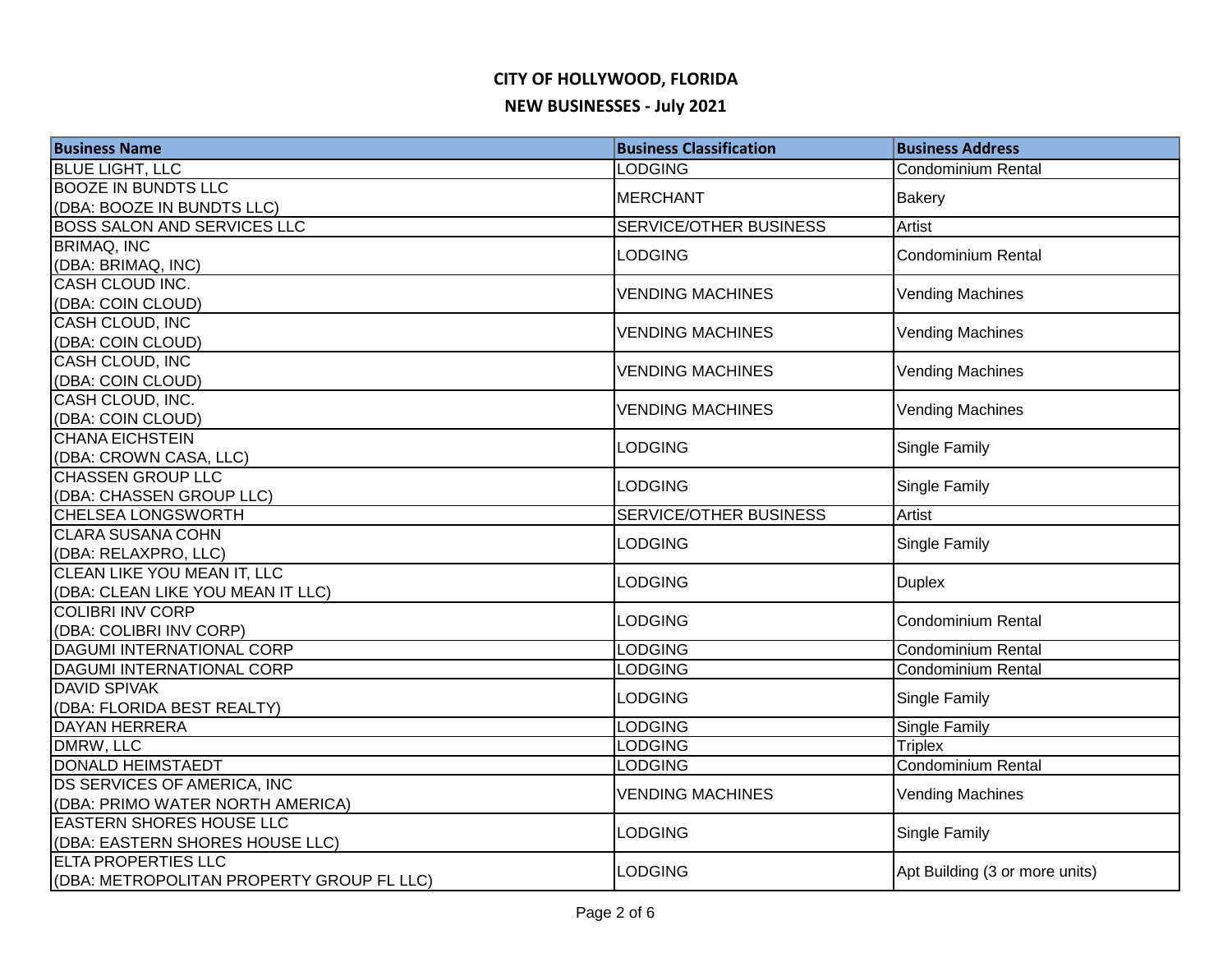| <b>Business Name</b>                          | <b>Business Classification</b>  | <b>Business Address</b>         |
|-----------------------------------------------|---------------------------------|---------------------------------|
| <b>EMPIRE HOLDINGS &amp; DEVELOPMENTS LLC</b> | <b>LODGING</b>                  | <b>Single Family</b>            |
| (DBA: EMPIRE HOLDINGS & DEVELOPMENTS LLC)     |                                 |                                 |
| <b>EUGENE FERSHTEYN</b>                       | <b>LODGING</b>                  | Single Family                   |
| (DBA: MY MIAMI MANAGEMENT LLC)                |                                 |                                 |
| <b>EVA JANE LLC</b>                           | SERVICE/LICENSED BUSINESS       | <b>Skin Care</b>                |
| (DBA: SKIN AND THERAPY DAY SPA)               |                                 |                                 |
| <b>EXQUISITE BEAUTY BAR LLC</b>               | SERVICE/LICENSED BUSINESS       | <b>Beauty Parlor</b>            |
| (DBA: ZARIA SALON)<br><b>FARBOD POURJI</b>    | <b>LODGING</b>                  | <b>Duplex</b>                   |
| FATHER 1811 INVESTMENTS INC                   |                                 |                                 |
| (DBA: FATHER 1811 INVESTMENTS INC)            | <b>LODGING</b>                  | Condominium Rental              |
| <b>FENELUS SUITES LLC</b>                     | ENTERTAINMENT/LEISURE           | <b>Halls</b>                    |
| FIVE STAR BOAT RENTALS LLC                    |                                 |                                 |
| (DBA: FIVE START BOAT RENTALS)                | <b>TRANSPORTATION</b>           | <b>Watercraft Rental Permit</b> |
| FLOTECH ENVIRONMENTAL LLC                     |                                 | Office                          |
| (DBA: FLOTECH ENVIRONMENTAL LLC)              | SERVICE/OTHER BUSINESS          |                                 |
| FONTENELE INC                                 | <b>LODGING</b>                  | <b>Single Family</b>            |
| <b>FRANCIS E WISE</b>                         | <b>LODGING</b>                  | Single Family                   |
| <b>FRESIA DUQUE</b>                           | <b>LODGING</b>                  | Condominium Rental              |
| <b>GASTON BOISSON</b>                         | <b>LODGING</b>                  | Condominium Rental              |
| <b>GEORGE ANDREWS</b>                         | SERVICE/PROFESSIONAL            |                                 |
| (DBA: PHILLIPS CANTOR SHALEK, PA)             |                                 | Attorney                        |
| <b>GLOBAL KOSHER DISTRIBUTION</b>             | <b>RESTAURANT &amp; RELATED</b> | Restaurant/Bar                  |
| (DBA: TOAST AVENUE COFFEE AND BAKERY)         | <b>ESTABLISHMENTS</b>           |                                 |
| <b>GLOW LAB BEAUTY SUPPLY</b>                 | <b>MERCHANT</b>                 | <b>Retail Store/Stock</b>       |
| (DBA: GLOW LAB BEAUTY SUPPLY LLC)             |                                 |                                 |
| <b>GOG UMAGOG</b>                             | SERVICE/LICENSED BUSINESS       | Massage Parlor/Salon            |
| (DBA: ALL ASIAN MASSAGE)                      |                                 |                                 |
| <b>GOLUM</b>                                  | <b>LODGING</b>                  | Condominium Rental              |
| <b>GUMMAKONDA PROPERTIES, INC</b>             | <b>LODGING</b>                  | <b>Duplex</b>                   |
| <b>HARRIET GROSS, TR</b>                      | <b>COMMERCIAL RENTAL</b>        | <b>Commercial Rental Units</b>  |
| <b>HELEN CHERNOVETS-VERGILIS</b>              | <b>LODGING</b>                  | <b>Single Family</b>            |
| HIDE 3812, LLC                                | LODGING                         | <b>Condominium Rental</b>       |
| <b>HIPOLITO &amp; ASOCIADOS LLC</b>           | <b>LODGING</b>                  | Condominium Rental              |
| (DBA: HIPOLITO & ASOCIADOS LLC)               |                                 |                                 |
| <b>HOLLYWOOD APPLIANCE REPAIR LLC</b>         | SERVICE/OTHER BUSINESS          | <b>Repair Service</b>           |
| <b>HOLLYWOOD BEACHFRONT PROPERTIES LLC</b>    | <b>LODGING</b>                  | Apt Building (3 or more units)  |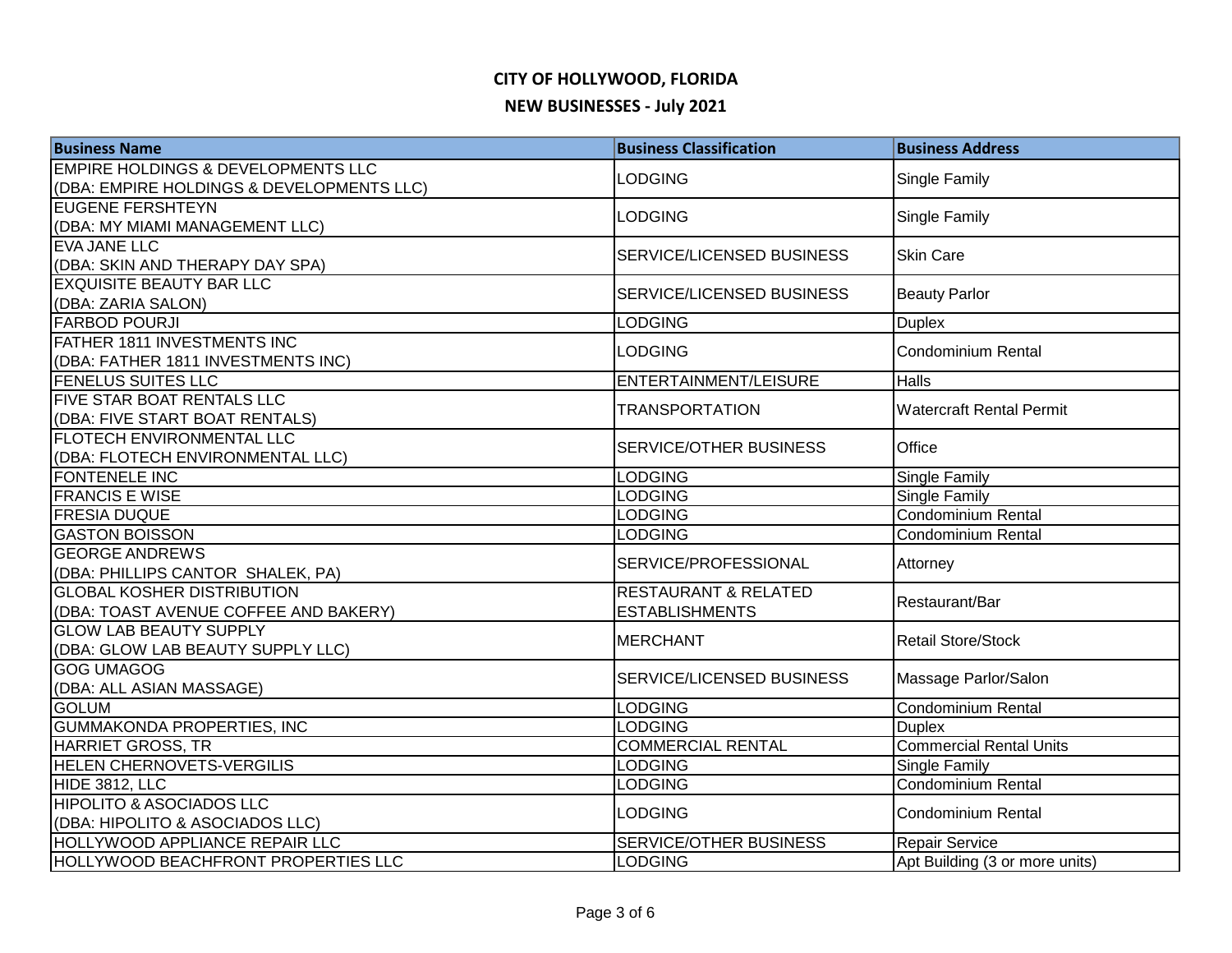| <b>Business Name</b>                               | <b>Business Classification</b> | <b>Business Address</b>   |
|----------------------------------------------------|--------------------------------|---------------------------|
| <b>HUGO AMATE</b>                                  | <b>LODGING</b>                 | <b>Condominium Rental</b> |
| (DBA: HUGO AMATE)                                  |                                |                           |
| INDIANA LUMBERMENS MUTUAL INS., CO                 | SERVICE/LICENSED BUSINESS      | <b>Insurance Company</b>  |
| <b>IVETTE SANCHEZ</b>                              | <b>LODGING</b>                 | <b>Duplex</b>             |
| <b>JB3 AUTO DEAL</b>                               | <b>MERCHANT</b>                | <b>Auto Sales</b>         |
| <b>JB3 AUTO DEAL</b>                               | <b>MERCHANT</b>                | <b>Auto Sales</b>         |
| <b>JOSE R. RIVAS</b>                               | <b>LODGING</b>                 | Rooming House             |
| <b>JULIO CAMILO TORRES GALLO</b>                   | SERVICE/PROFESSIONAL           | Veterinarians             |
| (DBA: MEDIVET LLC)                                 |                                |                           |
| <b>JUVILLC</b>                                     | <b>LODGING</b>                 | Condominium Rental        |
| KAMIANDSER, LLC                                    | <b>LODGING</b>                 | Condominium Rental        |
| <b>KASEY ALEXANDRA LUCORE</b>                      | SERVICE/PROFESSIONAL           | Veterinarians             |
| <b>KELTIC ROSE LLC</b>                             | <b>MERCHANT</b>                | Clothing/Apparel Store    |
| KIERON PARCHMENT D.C.                              | SERVICE/PROFESSIONAL           | Chiropractor/Chiropodist  |
| LABORTORY CORPORATION OF AMERICA<br>(DBA: LABCORP) | <b>SERVICE/OTHER BUSINESS</b>  | Laboratory                |
| LIGIA KARINA LEAL RODRIGUEZ                        | SERVICE/PROFESSIONAL           | Veterinarians             |
| <b>LILIANA BERMUDEZ</b>                            | <b>LODGING</b>                 | <b>Single Family</b>      |
| (DBA: N/A)                                         |                                |                           |
| <b>MABEL MEDINA</b>                                | LODGING                        | Single Family             |
| (DBA: SHERIDAN VACATION RENTAL LLC)                |                                |                           |
| MALKA, NAOMI & JACLYN                              | <b>LODGING</b>                 | Single Family             |
| (DBA: 3401 S. LONGFELLOW CIRCLE)                   |                                |                           |
| MAMTAMOEXA, LLC                                    | <b>LODGING</b>                 | Condominium Rental        |
| <b>MAREFILLS LLC</b>                               | <b>LODGING</b>                 | <b>Triplex</b>            |
| <b>MARTIN MAYA</b>                                 | SERVICE/PROFESSIONAL           | Dentist/Orthodontist      |
| <b>MATTHEW BOBULSKY</b>                            | SERVICE/PROFESSIONAL           | Attorney                  |
| <b>MAVISIS LLC</b>                                 | <b>LODGING</b>                 | <b>Condominium Rental</b> |
| (DBA: MAVISIS LLC)                                 |                                |                           |
| <b>MECA BUILDERS, INC</b>                          | <b>LODGING</b>                 | <b>Condominium Rental</b> |
| <b>MEXMIA LLC</b>                                  | <b>LODGING</b>                 |                           |
| (DBA: MEXMIA LLC)                                  |                                | Single Family             |
| MI DULCE AVILA                                     | <b>MERCHANT</b>                |                           |
| (DBA: MI DULCE AVILA)                              |                                | Bakery/Deli               |
| <b>MIAMI ICE LLC</b>                               |                                |                           |
| (DBA: MIAMI ICE LLC)                               | MERCHANT                       | <b>Retail Store/Stock</b> |
| MICHAEL CERCONE AND ELIZABETH CERCONE              | <b>LODGING</b>                 | <b>Condominium Rental</b> |
| <b>MODISH COUTURE, LLC</b>                         | <b>SERVICE/OTHER BUSINESS</b>  | Internet Sales            |
|                                                    |                                |                           |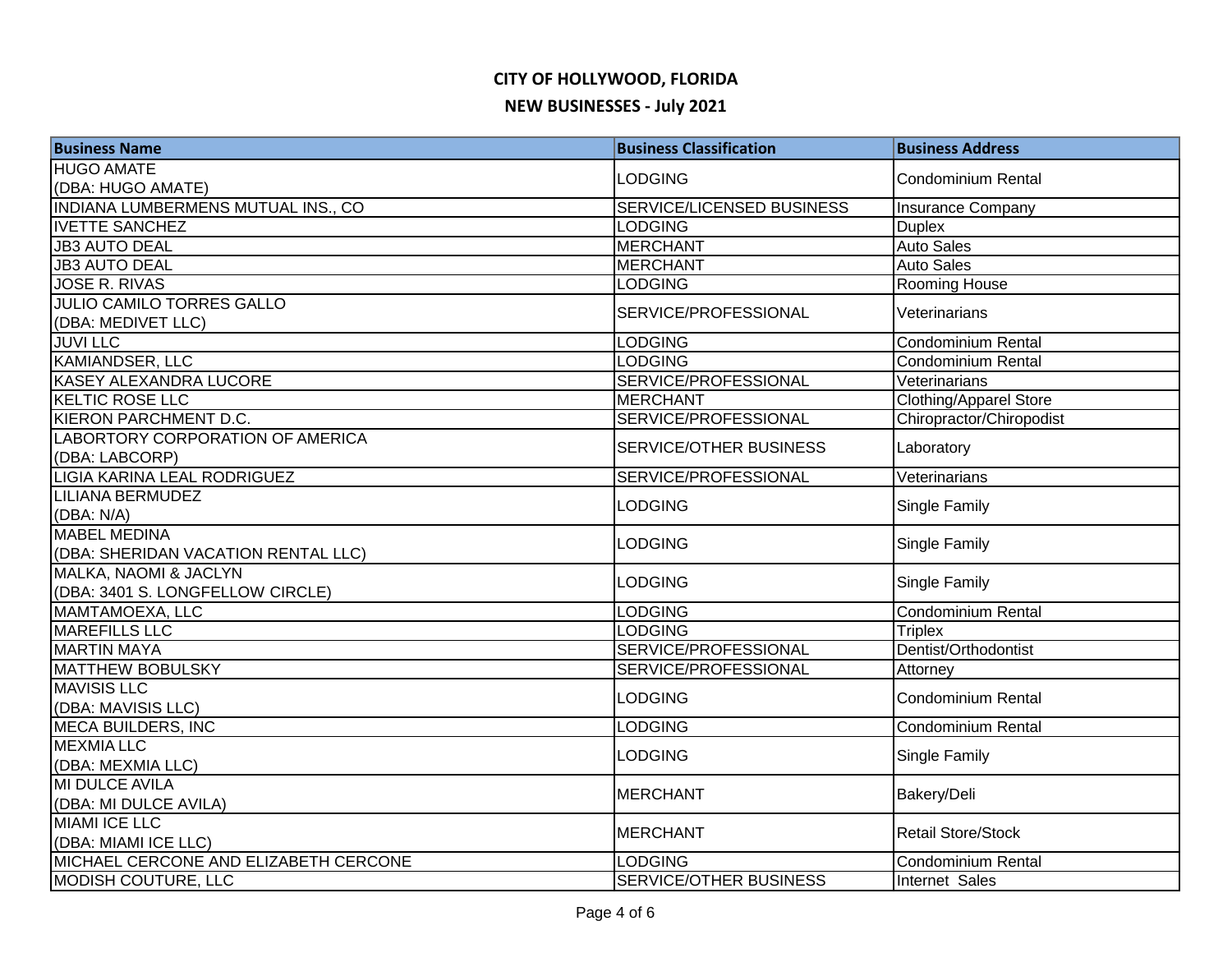| <b>Business Name</b>                          | <b>Business Classification</b>  | <b>Business Address</b>   |
|-----------------------------------------------|---------------------------------|---------------------------|
| MOSNAIM, ARIEL SCHWARTZ, ANDREA               | <b>LODGING</b>                  | Condominium Rental        |
| (DBA: MOSNAIM, ARIEL SCHWARTZ, ANDREA)        |                                 |                           |
| <b>NAELLA HAMAD</b>                           | <b>LODGING</b>                  | Condominium Rental        |
| (DBA: MIA CONDO INC.)                         |                                 |                           |
| <b>NEXT CAR CREDIT LLC</b>                    | <b>MERCHANT</b>                 | <b>Auto Sales</b>         |
| <b>OMAR ELOY CASTRO</b>                       | <b>LODGING</b>                  | <b>Single Family</b>      |
| <b>OMCH PROPERTIES INC</b>                    | <b>LODGING</b>                  | Condominium Rental        |
| ORERA INVESTMENT GROUP LLC                    | <b>COMMERCIAL RENTAL</b>        | Commercial Rental Units   |
| (DBA: ORERA INVESTMENT GROUP LLC)             |                                 |                           |
| <b>PAMA SECRET LLC</b>                        | <b>LODGING</b>                  | Duplex                    |
| (DBA: PAMA SECRET LLC)                        |                                 |                           |
| PEMBROKE REALTY LLC                           | <b>LODGING</b>                  | <b>Duplex</b>             |
| PINOY THAI FUSION                             | <b>RESTAURANT &amp; RELATED</b> | Restaurant/Bar            |
| (DBA: PINOY THAI FUSION)                      | <b>ESTABLISHMENTS</b>           |                           |
| PRIVE BOAT TOURS MIAMI LLC                    | <b>TRANSPORTATION</b>           | <b>Charter Boats</b>      |
| (DBA: PRIVE BOAT TOURS MIAMI LLC)             |                                 |                           |
| <b>PROPERTY SERVICES WARRANTY</b>             | SERVICE/LICENSED BUSINESS       | Contractor/Electrical     |
| <b>PSANCHEZOIL CORP</b>                       | <b>MERCHANT</b>                 | Gas/Convenience Store     |
| (DBA: MARATHON)                               |                                 |                           |
| <b>RENTASTIC HOMES</b>                        | <b>LODGING</b>                  | <b>Duplex</b>             |
| <b>ROGER JUAREZ</b>                           | <b>LODGING</b>                  | <b>Condominium Rental</b> |
| ROMAN HOLIDAYS CONSULTING LLC                 | <b>RESTAURANT &amp; RELATED</b> | Restaurant/Bar            |
| (DBA: OLIVIA RESTAURANT)                      | <b>ESTABLISHMENTS</b>           |                           |
| ROMAN ZHYROV                                  | <b>LODGING</b>                  | <b>Single Family</b>      |
| (DBA: ZHYROV ROMAN)                           |                                 |                           |
| S.E.A.L. AVIATION PARTS, LLC                  | <b>MERCHANT</b>                 | Retail Store/Stock        |
| (DBA: A.S.A.P. AVIATION PARTS)                |                                 |                           |
| <b>SAN SPIRITO LLC</b>                        | <b>LODGING</b>                  | Condominium Rental        |
| SCHWARTZ, RICARDO J YUHANIAK, RAQUEL M        | <b>LODGING</b>                  | Condominium Rental        |
| (DBA: SCHWARTZ, RICARDO J YUHANIAK, RAQUEL M) |                                 |                           |
| <b>SCOTT D. OWENS</b>                         | SERVICE/PROFESSIONAL            | Attorney                  |
| SCOTT D. OWENS, P.A.                          | <b>SERVICE/OTHER BUSINESS</b>   | Office                    |
| <b>SIMONE &amp; ODED FAHIMA</b>               | <b>LODGING</b>                  | <b>Single Family</b>      |
| <b>SK FLORIDA HOMES, LLC</b>                  | <b>LODGING</b>                  | <b>Single Family</b>      |
| SK FLORIDA HOMES, LLC                         | <b>LODGING</b>                  | <b>Single Family</b>      |
| <b>SK FLORIDA HOMES, LLC</b>                  | <b>LODGING</b>                  | Single Family             |
| (DBA: SK FLORIDA HOMES, LLC)                  |                                 |                           |
| SKYY CONSTRUCTION & SERVICES, LLC             | SERVICE/LICENSED BUSINESS       | Contractor/General        |